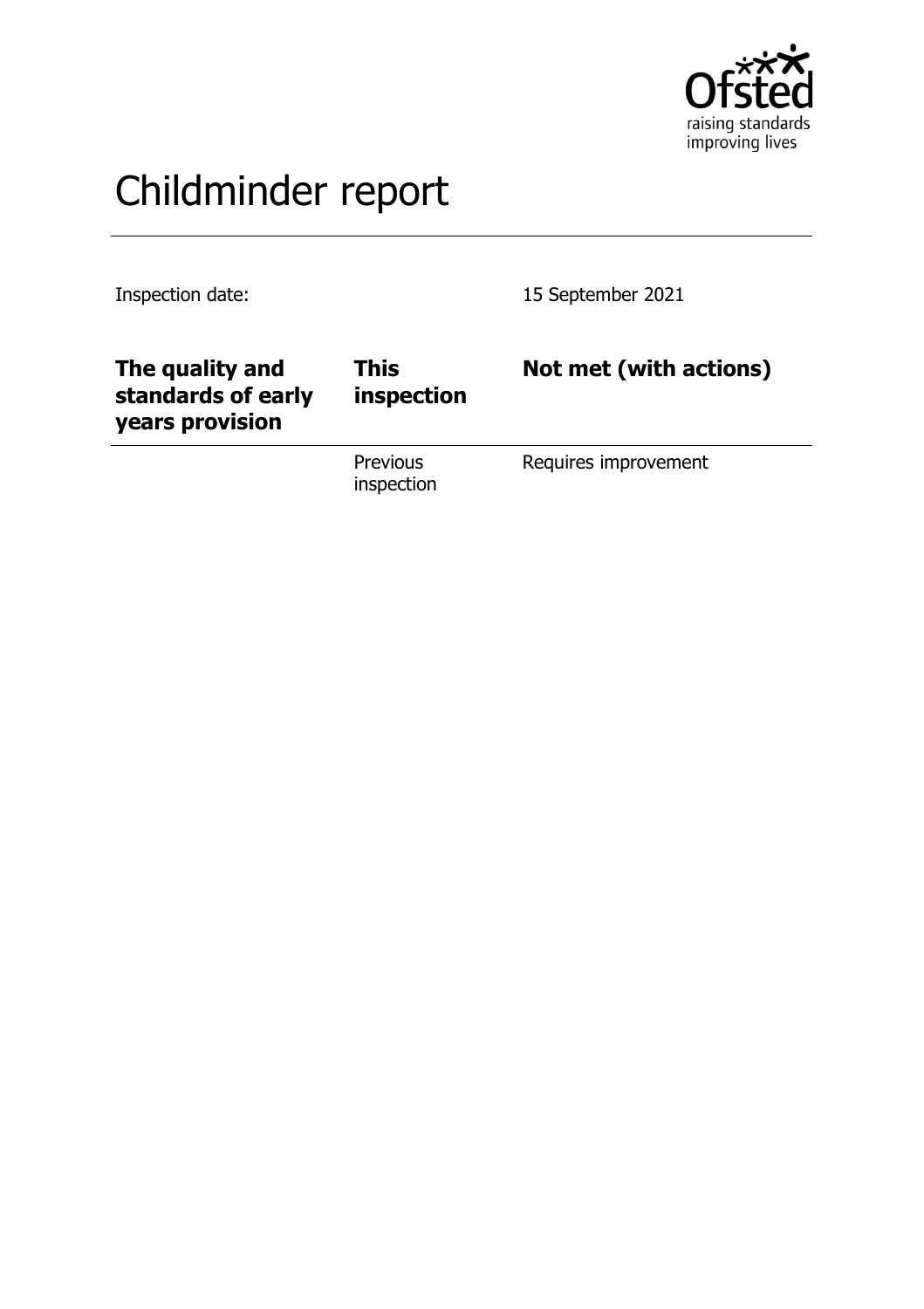

# **Summary of key findings**

#### **This provision does not meet requirements**

- $\blacksquare$  The childminder is unaware of some requirements of the early years foundation stage. She does not reflect on her practice often enough to identify weaknesses. The childminder does not have an appropriate first-aid qualification.
- $\blacksquare$  The childminder has a secure understanding of child protection procedures. She knows how to report concerns about children to relevant agencies, to protect their welfare.
- $\blacksquare$  The childminder understands how to promote children's learning and development. For example, she knows how to communicate with children to enhance their understanding and expand their vocabulary. The childminder understands the benefit of regular assessments of children's progress and knows how to plan for children, to prepare them for the next steps in their learning.
- The childminder knows how to teach children about similarities and differences and how to promote positive behaviour.
- $\blacksquare$  The childminder understands the need to work in partnership with parents and other professionals, to provide consistency in children's care, learning and development.
- $\blacksquare$  The childminder knows how to promote children's good health. For instance, by storing food appropriately, teaching children about healthy eating and ensuring fresh drinking water is always available to them.

There were no children present when this inspection took place. The findings in this report are based on evidence gathered from discussions with those who care for the children and an inspection of the premises, equipment and relevant documentation. Where there are no children present, no judgement is made on the quality of the early years provision as there is no reliable evidence on which to assess its impact on children. The report states whether the provider continues to meet the requirements of registration.

## **What does the setting need to do to improve?**

#### **To meet the requirements of the early years foundation stage and Childcare Register the provider must:**

|                                                                  | Due date   |
|------------------------------------------------------------------|------------|
| obtain and maintain a valid paediatric<br>first-aid certificate. | 15/10/2021 |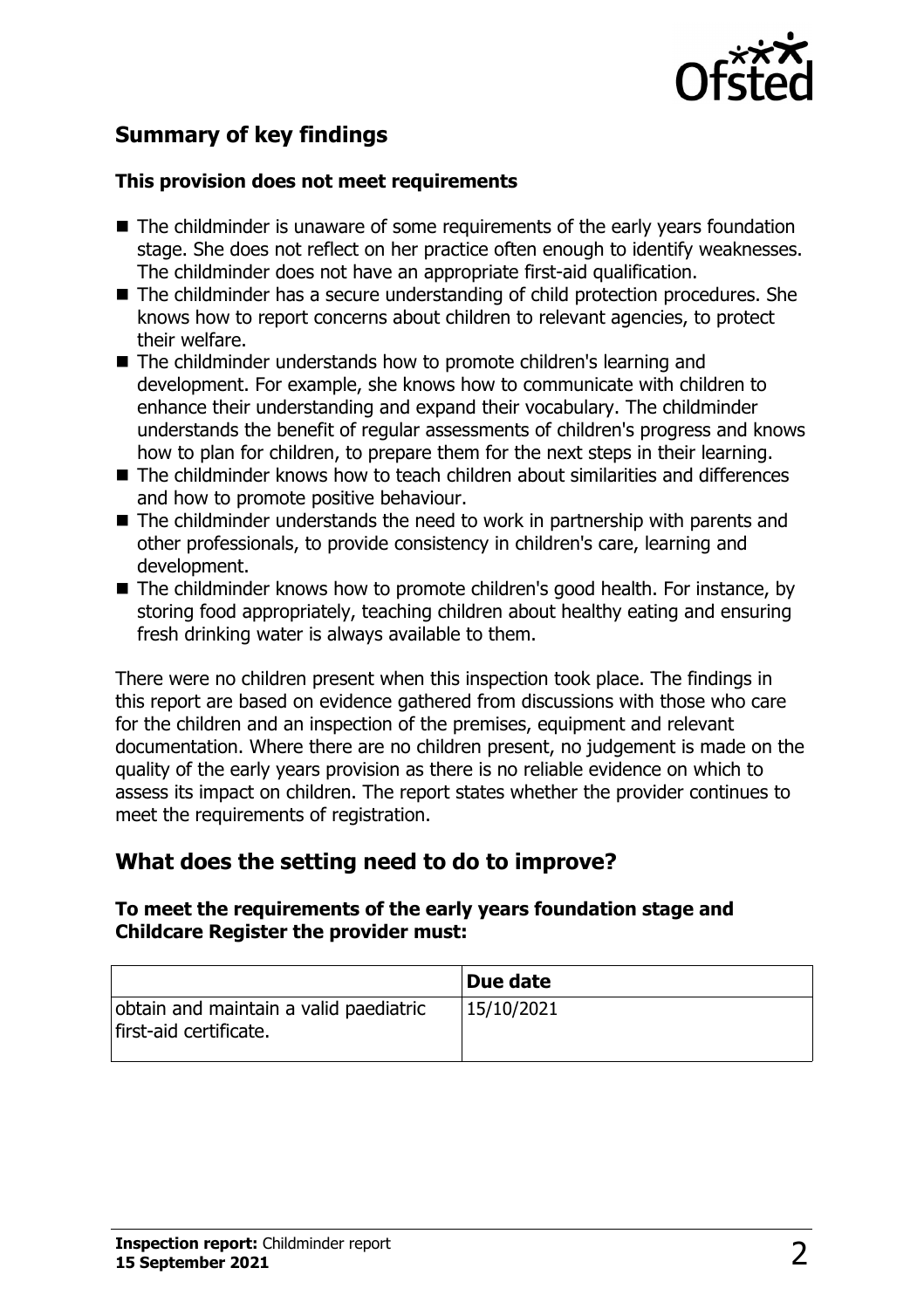

| <b>Setting details</b>                         |                                                                                      |
|------------------------------------------------|--------------------------------------------------------------------------------------|
| Unique reference number                        | EY426215                                                                             |
| <b>Local authority</b>                         | Croydon                                                                              |
| <b>Inspection number</b>                       | 10148180                                                                             |
| <b>Type of provision</b>                       | Childminder                                                                          |
| <b>Registers</b>                               | Early Years Register, Compulsory Childcare<br>Register, Voluntary Childcare Register |
| Day care type                                  | Childminder                                                                          |
| Age range of children at time of<br>inspection | $0$ to $8$                                                                           |
| <b>Total number of places</b>                  | 6                                                                                    |
| Number of children on roll                     | 0                                                                                    |
| Date of previous inspection                    | 12 February 2020                                                                     |

## **Information about this early years setting**

The childminder registered in 2011. She lives in Thornton Heath, in the London Borough of Croydon. The childminder offers flexible childcare Monday to Friday, 48 weeks a year.

## **Information about this inspection**

#### **Inspector**

Katarina Hustava

#### **Inspection activities**

- $\blacksquare$  This was the first inspection the childminder received since the COVID-19 (coronavirus) pandemic began. The inspector discussed the impact of the pandemic with the childminder and has taken that into account in their evaluation of the setting.
- $\blacksquare$  The inspector viewed all areas available for childminding.
- $\blacksquare$  The inspector held discussions with the childminder about her understanding of how to safeguard children and to promote their learning.
- $\blacksquare$  The inspector reviewed a range of documentation and discussed this with the childminder.
- $\blacksquare$  The inspector checked evidence of the suitability of the childminder to work with children.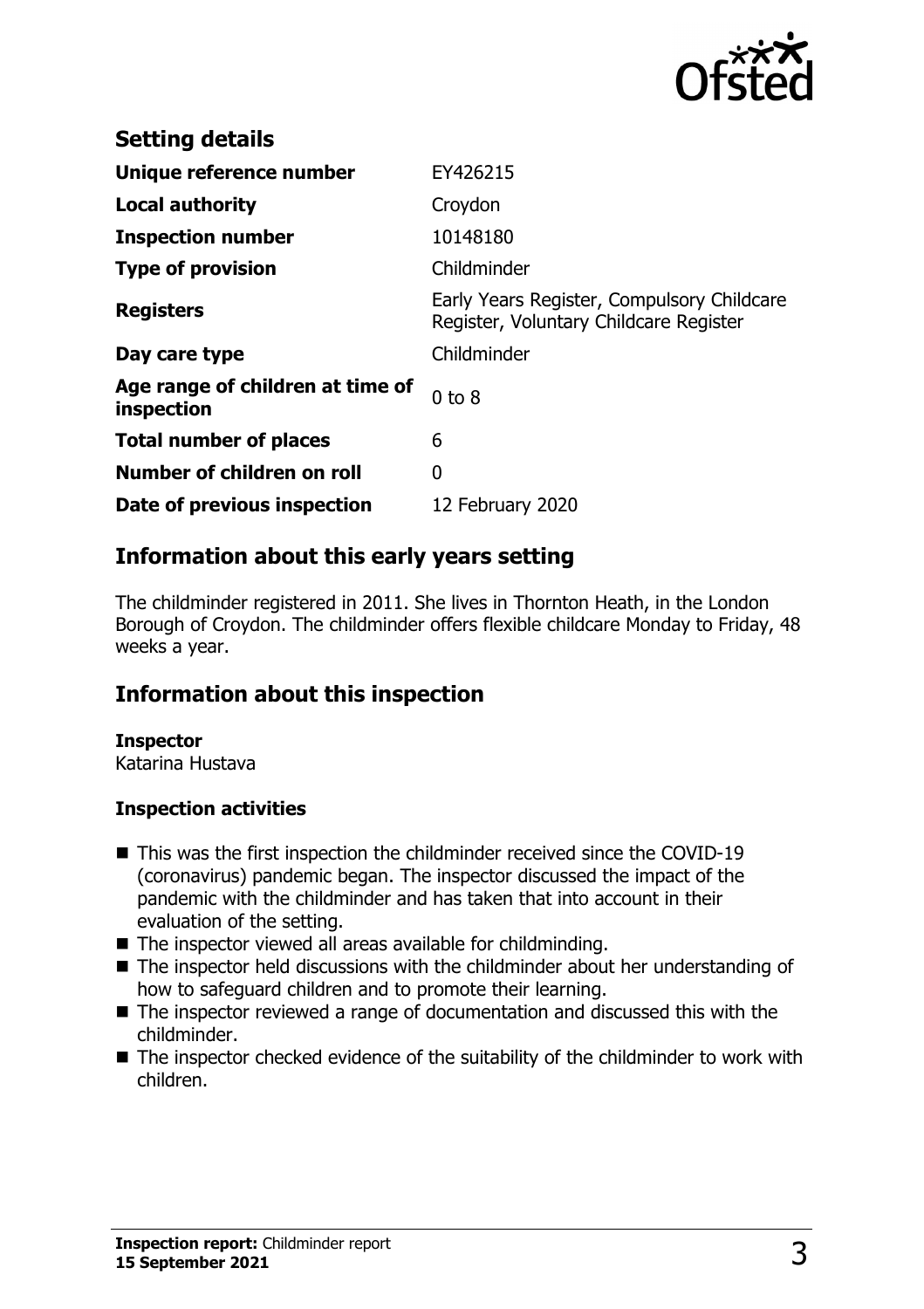

We carried out this inspection under sections 49 and 50 of the Childcare Act 2006 on the quality and standards of provision that is registered on the Early Years Register. The registered person must ensure that this provision complies with the statutory framework for children's learning, development and care, known as the early years foundation stage.

If you are not happy with the inspection or the report, you can [complain to Ofsted](http://www.gov.uk/complain-ofsted-report).